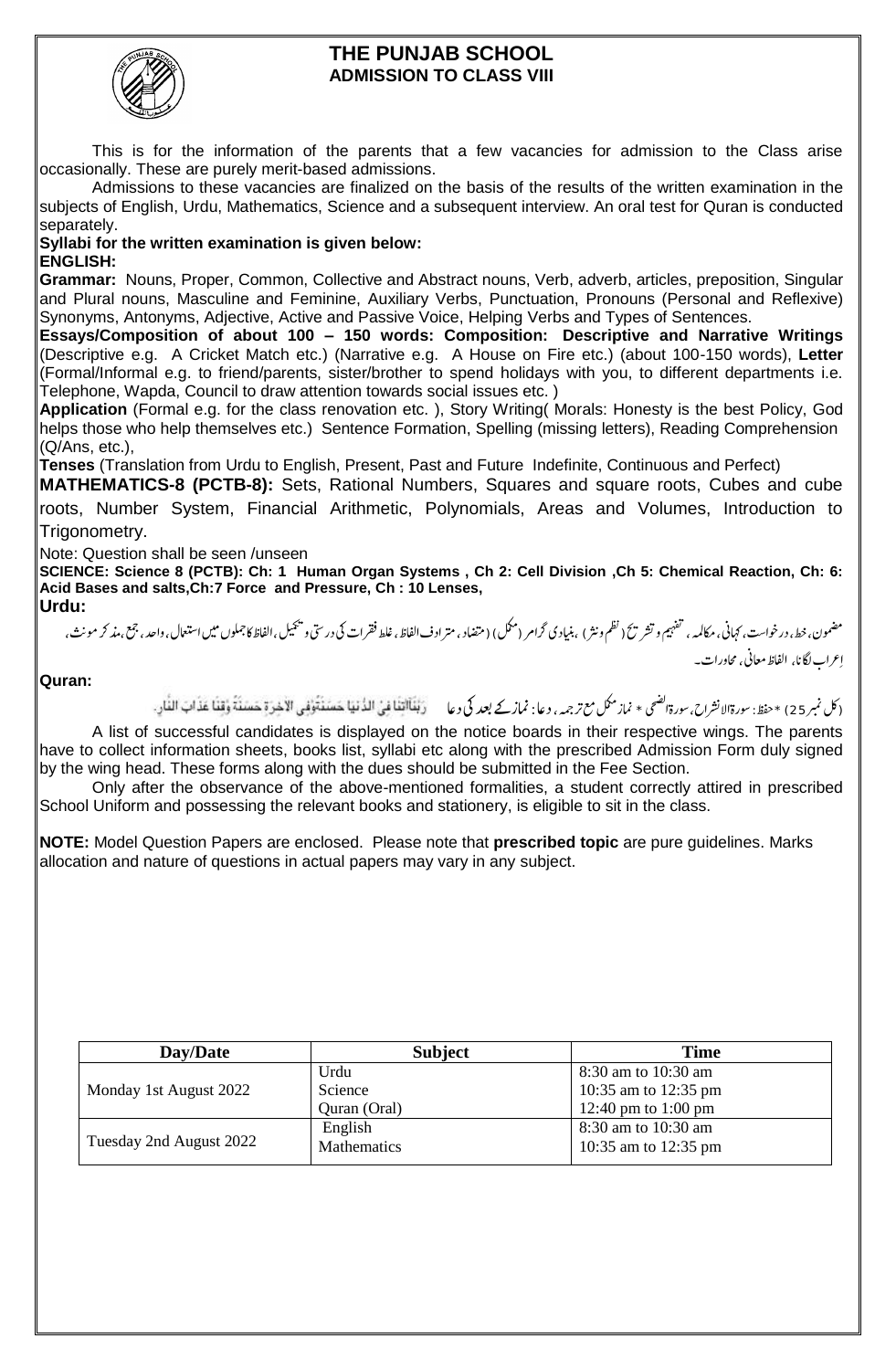|                                                                                                           | <b>MODEL PAPERS FOR ADMISSION TO CLASS VIII</b><br><b>ENGLISH</b>                                                                                   |                        |
|-----------------------------------------------------------------------------------------------------------|-----------------------------------------------------------------------------------------------------------------------------------------------------|------------------------|
| Time Allowed: 2 hrs                                                                                       |                                                                                                                                                     | Total marks: 75        |
|                                                                                                           | Part I                                                                                                                                              |                        |
| (a) louse                                                                                                 | $[Q1. (a) Write the plurals of the following:$                                                                                                      | (5)                    |
| (b) phenomenon                                                                                            | <u> 1989 - Johann Stein, mars an deus Amerikaansk kommunister (</u>                                                                                 |                        |
| (c) woman                                                                                                 |                                                                                                                                                     |                        |
| (d) runner $-\upmu$                                                                                       | <u> 1950 - Paris Amerikaanse kommunister († 1950)</u>                                                                                               |                        |
| (e) variety                                                                                               | <u> 1989 - Johann Stein, mars an deus Amerikaansk kommunister (</u>                                                                                 |                        |
|                                                                                                           | $\vert$ (b) Write S in the space at the end of Simple Sentences. Write Cd at the end of Compound                                                    |                        |
| <b>Sentences:</b>                                                                                         |                                                                                                                                                     | (5)                    |
|                                                                                                           | (a) There is a volcano in the middle of the island.                                                                                                 |                        |
|                                                                                                           | (b) It has not erupted for many years but is still active.                                                                                          |                        |
|                                                                                                           | (c) They could be burnt by the hot lava or they could be buried under the volcanic debris.                                                          |                        |
|                                                                                                           | (d) However, most of them are not afraid.                                                                                                           |                        |
|                                                                                                           |                                                                                                                                                     |                        |
|                                                                                                           | (e) They simply get on with their lives and ignore the danger in their midst.<br>$\vert$ (c) Underline auxiliary verbs in the following statements: | (5)                    |
| (d) My brother is afraid of the dark.<br>(e) Does anyone need any help?<br>(a) Pandas are found in China. | (c) They have just arrived from Italy.<br>$\vert$ (d) Identify Active or Passive voice and write the correct answers in the given space:            | (5)                    |
| (b) Police is chasing the thief.                                                                          |                                                                                                                                                     |                        |
|                                                                                                           | (c) The shop has not yet been closed.                                                                                                               |                        |
|                                                                                                           |                                                                                                                                                     |                        |
| (d) We have lived here for ten years.                                                                     |                                                                                                                                                     |                        |
| (a) careless<br>(b) quiet<br>$(c)$ fast<br>$(d)$ true                                                     | (e) Some instructions were given by the instructor.<br>$\left\vert (e)\right.$ Form adverbs of the following words:                                 | (5)                    |
| (e) heavy                                                                                                 |                                                                                                                                                     |                        |
|                                                                                                           | $\ $ (f) Fill in the blanks with Present and Past participles of the following verbs:                                                               | (6)                    |
| <b>Base Form</b><br>$(a)$ climb                                                                           | <b>Present Participle</b>                                                                                                                           | <b>Past Participle</b> |
| (b) stand                                                                                                 |                                                                                                                                                     |                        |
| (c) know                                                                                                  |                                                                                                                                                     |                        |
|                                                                                                           | $\left  \right $ (g) Fill in the blanks with the antonyms of the following:                                                                         | (4)                    |
| $(a)$ loss                                                                                                |                                                                                                                                                     |                        |
| $(b)$ live                                                                                                |                                                                                                                                                     |                        |
| (c) sleep                                                                                                 |                                                                                                                                                     |                        |
|                                                                                                           |                                                                                                                                                     |                        |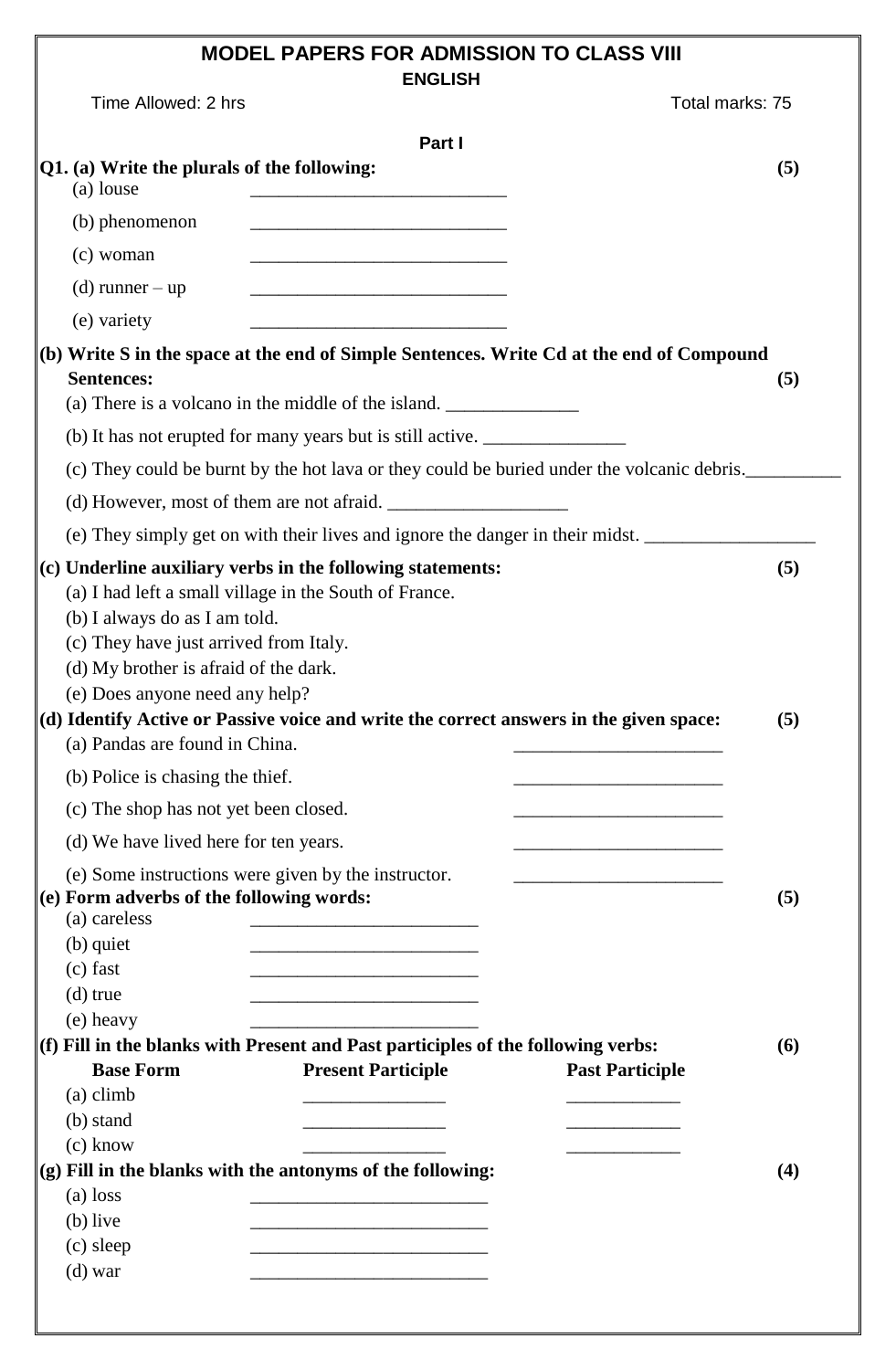|                                                                            | Part II              |                                                                                                                 |      |
|----------------------------------------------------------------------------|----------------------|-----------------------------------------------------------------------------------------------------------------|------|
|                                                                            |                      | Q2. Write an essay/composition of about 150 words on any one of the following topics:                           | (10) |
| (a) My Hobby                                                               |                      | (b) A True Muslim                                                                                               |      |
| Q3. Write a letter to your friend inviting him/her on your birthday party. |                      |                                                                                                                 | (10) |
| <b>OR</b>                                                                  |                      |                                                                                                                 |      |
| Write an application to the principal for the remission of fine.           |                      |                                                                                                                 |      |
|                                                                            |                      | Q4. Use the following words/phrases in sentences to make their meanings clear:                                  | (5)  |
| (a) spectacular                                                            | (b) peaceful protest | (c) disgraceful conduct                                                                                         |      |
| (d) complain                                                               | (e) extinct          |                                                                                                                 |      |
|                                                                            |                      | Q5. Read the following passage carefully and answer the questions given below:                                  | (10) |
|                                                                            |                      | The beautiful valley of Kaghan lives in Hazara district in the Frontier Province. Tourists enter Kaghan         |      |
|                                                                            |                      | from Abbottabad, from where they first go to Balakot, and then on to Kaghan village, which has given the valley |      |
|                                                                            |                      | its name. Next to Kaghan village is Naran which is 8100 feet high. Near Naran is the fomous Saif-ul-Muluk       |      |

Lake. Here the view is unforgettable. Clouds hang low. The surface of the lake is crystal clear. The

snow-clad peaks rise in the east. A number of glaciers slide down in the lake and supply water to it throughout the year.

- 1. Where does the Kaghan valley lie?
- 2. From where do the tourists enter?
- 3. What is next to Kaghan village?
- 4. Where is the famous lake?
- 5. What is the height of Naran valley?

#### **Q6. Translate the following sentences into English: (5)**

.1 و ۃ وکسل اجےئ اگ۔ 2. سارا کپڑےدھو چکی ہے۔ 3. کیا تم خط تکھتی ہو؟ 4. یکی دودھ نہیں پی رہی تھی۔ 5. کیااستاد نے بچوں کو پڑھایا؟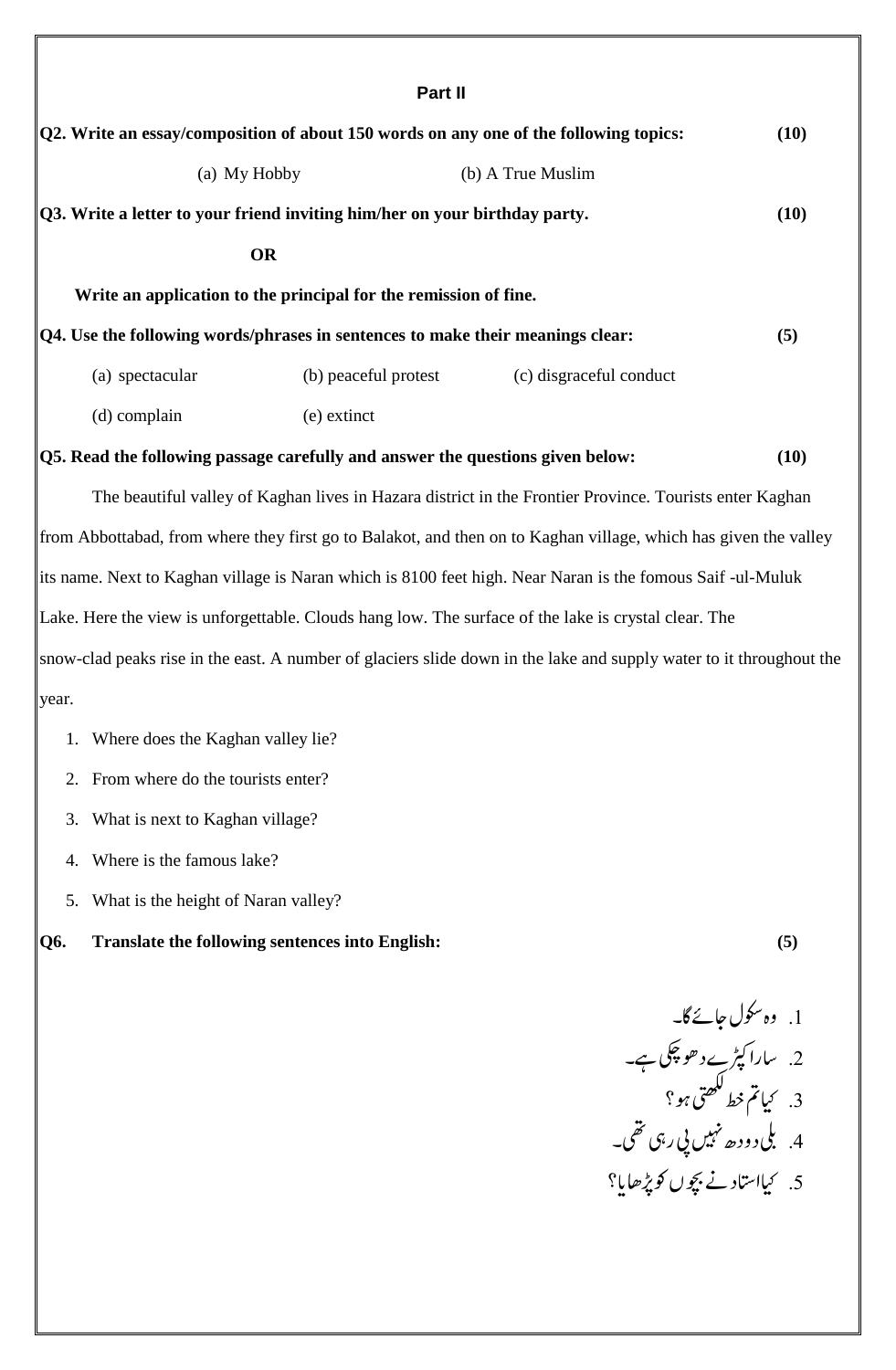## **MODEL PAPERS FOR ADMISSION TO CLASS VIII MATHEMATICS**

Time Allowed: 2hrs Total Marks: 75

|                | Q1. Encircle the correct answer.                     |                     |                     |                    | /15                 |
|----------------|------------------------------------------------------|---------------------|---------------------|--------------------|---------------------|
| $\mathbf{1}$   | Which of the following is not a set?                 | ${1,2,3}$           | ${a,b.c}$           | ${2,3,4}$          | ${1, 2, 2, 3}$      |
| $\overline{2}$ | The set having only one element is called:           | Null set            | Power set           | Subset             | Singleton set       |
| $\overline{3}$ | For three sets A, B and C, $(A \cup B) \cup C$ ?     | $(A \cup B) \cap C$ | $(A \cap B)$        | $A\cup (B\cup C)$  | $(A \cap B) \cap C$ |
| $\overline{4}$ | The number of digits in the square root of<br>49729: | $\overline{2}$      | 3                   | $\overline{4}$     | 5                   |
| 5              | $\left(\frac{7}{9}\right)^2 =$                       | $\frac{49}{6}$      | $\frac{7}{81}$      | $\frac{49}{81}$    | $\frac{7}{3}$       |
| 6              | Square of 0.9 is:                                    | 0.81                | 8.10                | 0.081              | 81.0                |
| $\tau$         | $\sqrt{1^2 \times 4^2}$ =                            | $\overline{4}$      | 14                  | 41                 | $\overline{2}$      |
| 8              |                                                      | $(312)_5$           | $(367)_{5}$         | $(312)_{10}$       | $(367)_{10}$        |
| 9              | $(304)_5$ is decimal system is written as :          | 75                  | 79                  | 30                 | 34                  |
| 10             | The place value of $10^3$ is:                        | 30                  | 300                 | 100                | 1000                |
| 11             |                                                      | $(15)_{8}$          | $(15)_5$            | $(51)_{8}$         | $(51)_5$            |
| 12             | If $cp = 100$ , $Sp = 125$ , profit % is             | 100%                | 125%                | 25%                | 225%                |
| 13             | Polynomial $3y^2$ is :                               | linear              | Quadratic           | cubic              | biquadratic         |
| 14             | $2x^{-2}$ is :                                       | A polynomial        | Not a<br>polynomial | A constant<br>term | An inequality       |
| 15             | In $2x - 3y + 4z$ , there are variables              | $\overline{2}$      | 3                   | $\overline{4}$     | 5                   |

### **PART – B**

**NOTE:** Write your Name, Roll Number and Section in the space given above. Use of ink remover and lead pencil is not allowed.

#### **Q.2: Attempt all questions: /30**

- i. Write the power set of  $\{a, b, c\}$ .
- ii. If  $U = \{a, b, c, d, e\}$ ,  $A = \{d, e\}$  and  $B = \{a, b, c\}$  then find the value of  $(A \cup B)^c$ .
- iii. Define De Morgan's laws.
- iv. The area of a square field is  $16900m^2$  Find the length of side of square.
- v. Find the square of 37.
- vi. 144 students are standing in a rows in such a way that number of rows in equal in the number of students in each row. How many students are there in each row.
- vii. Convert 15 into binary system.
- viii. Convert  $(101)_2$  into decimal system.
- ix. Solve  $(101)_2 + (111)_2$ .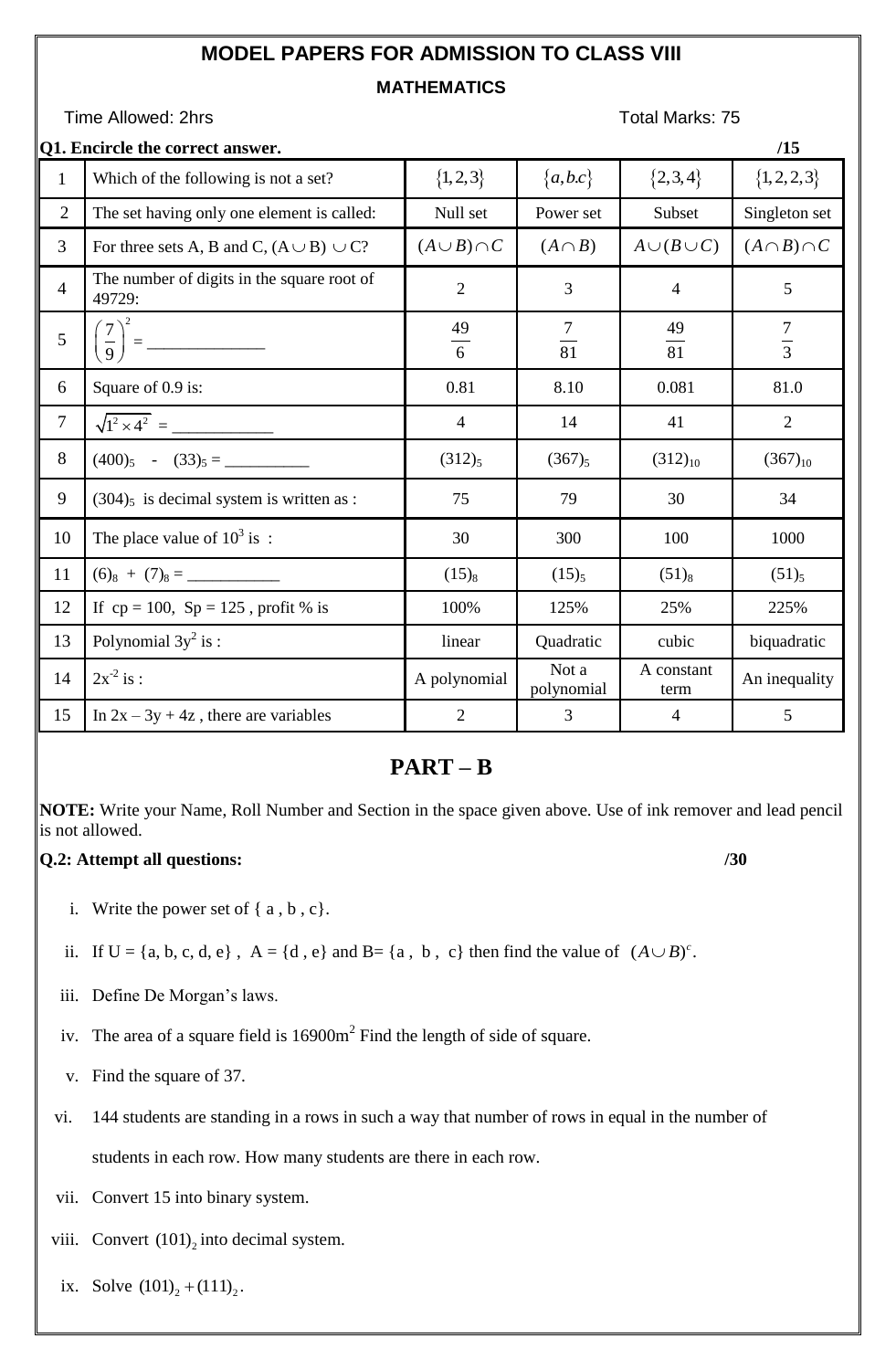- x. Saud bought a motorcycle for Rs 500 and sold it for Rs 600. Find his percentage profit.
- xi. The market price of an article is Rs 3000. Discount on this article 20%. Find the sale price of the article.
- xii. If price of 12 eggs is Rs. 96 , how many eggs con bought for Rs 80?
- xiii. Simplify  $(3x^2) \times (-2x^2)$
- xiv. Simplify  $(x^2 + x 6) \div (x 2)$ .
- xv. Find the product  $(x+2)(x+3)$

### **PART – C**

#### **Note: Attempt all questions. /30**

Q.3: (a) If  $U = \{1, 2, 3, 4\}$ ,  $A = \{2, 4\}$ ,  $B = \{1, 3\}$ , Show that  $(A \cap B)^c = A^c \cup B^c$ **(5 + 5)**

(b) The area of a rectangular field is  $10092 \text{ m}^2$ . Its length is three times as long as its width. Find its

Length and width.

Q.4: (a) Add 
$$
(2244)_5 + (4433)_5
$$
. (5 + 5)

 (b) 30 men repair a road in 56 days by working 6 hours daily. In how many days 45 men will repair the same road by working 7 hours daily.

- Q.5: (a) Divided  $x^3 2x + 4$  by  $x + 2$  (5 + 5)
- (b) Find the product of  $(x^2 + x + 1)(x 1)$ .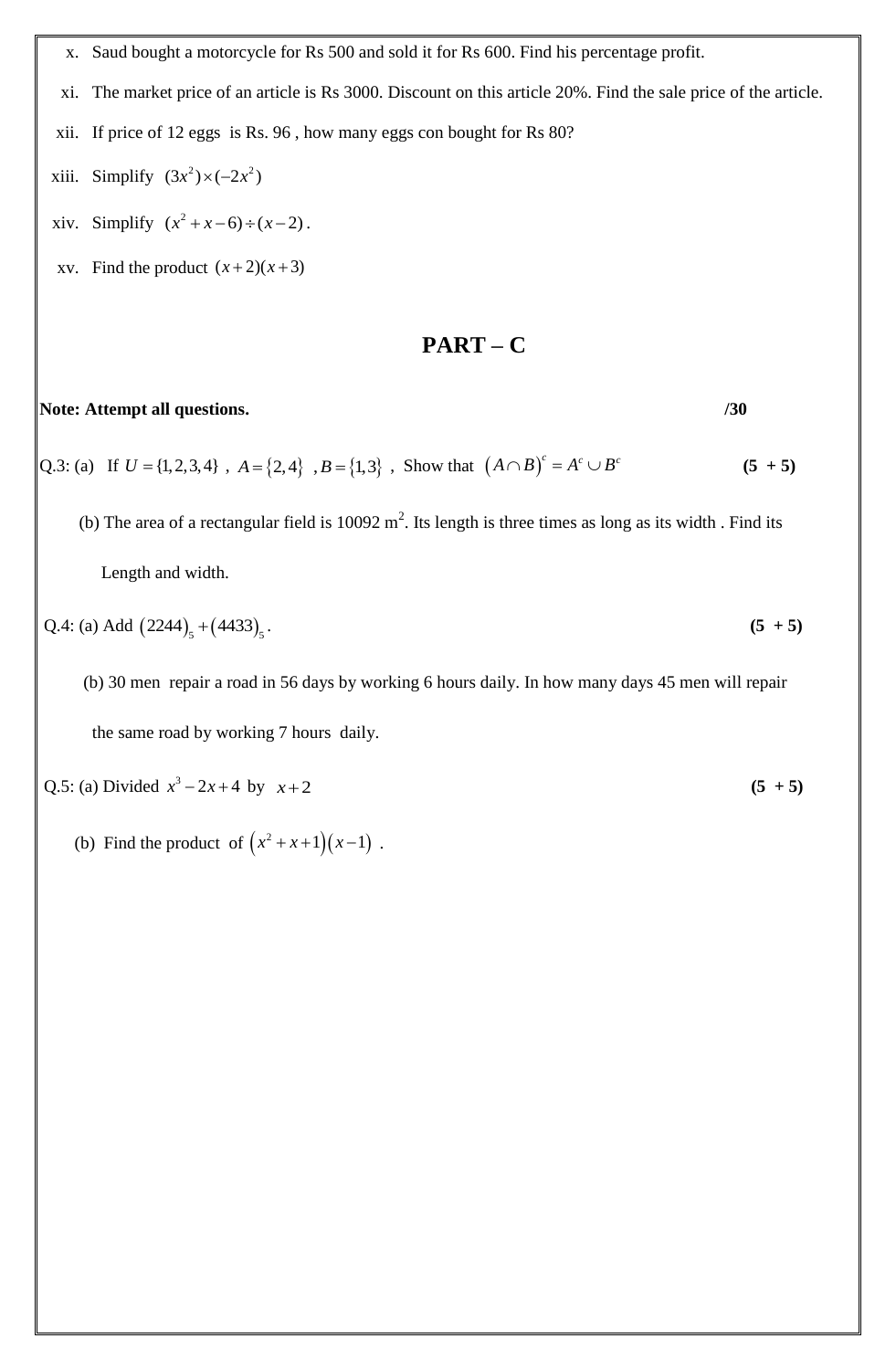# **MODEL PAPER FOR ADMISSION TEST TO CLASS VIII SCIENCE Time: 2 hrs Total Marks: 75 OBJECTIVE TYPE NOTE: Attempt all questions. Q1: (a) Fill in the blanks: /10**  $(i)$  The top most and largest part of the brain is  $\frac{1}{i}$ (ii) The nerves which arise from spinal cord are called \_\_\_\_\_\_\_\_\_\_\_\_\_\_\_\_\_\_\_\_\_\_\_\_\_ (iii) The transmission of characteristics from parents to offspring is called\_\_\_\_\_\_\_\_\_\_\_\_\_\_\_. (iv) The first cell from which the life of an organism starts is \_\_\_\_\_\_\_\_\_\_\_\_\_\_\_\_. (v) HCl + NaOH \_\_\_\_\_\_\_\_\_ + \_\_\_\_\_\_\_\_\_. (vi) Heat produced during digestion of food in our body keeps us  $\blacksquare$ (vii) Maleic acid is present in\_\_\_\_\_\_\_\_\_\_\_\_\_\_\_\_. (viii) Sodium hydroxide is also called\_\_\_\_\_\_\_\_\_\_\_\_\_\_\_\_\_.  $(ix)$  The principal focus of a convex lens is  $\frac{1}{x}$  $(x)$  At the front of eyes there is a transparent hard skin known as  $\frac{1}{x}$ **(b):** Four possible answers are given for the following question. Tick mark  $(\checkmark)$  the correct  **answer. /15** (i) Hunger and thirst is controlled by: (a) Cerebrum (b) hypothalamus (c)thalamus (d) pons (ii) The process by which extra salts are removed through skin is called (a) Respiration (b) excretion (c) perspiration (d) circulation (iii) The Brain of an adult man weighs about: (a) 1.5 Kg (b) 1.6 Kg (c) 1.8 Kg (d) 2.0 Kg (iv) In Humans, a sperm has 23 chromosomes. Egg cell has: (a) 23 chromosomes (b) 46 chromosomes (c) no chromosomes (d) 69 chromosomes (v) In cat the number of chromosomes are: (a) 14 (b) 16 (c) 20 (d) 30 (vi) Chromosomes are made of: (a) DNA only (b) proteins only (c) DNA, proteins and fats (d) DNA and proteins (vii) Formula of glucose is: (a) CHO (b) CH<sub>2</sub>O (c) CaCO<sub>3</sub> (d) C<sub>6</sub>H<sub>12</sub>O<sub>6</sub> (viii) Which of the following is NOT a diatomic molecule? (a)  $H_2$  (b) Cl (c)  $N_2$  (d) HCl (ix) How many hydrogen atoms are present in one molecule of  $Mg (HCO<sub>3</sub>)<sub>2</sub>$ ? (a) 2 (b) 4 (c) 6 (d) 8 (x) The king of chemicals is: (a) KOH (b) HCl (c)  $H_2SO_4$  (d) Na (xi) Lactic acid is found in: (a) grapes (b) tomatoes (c) yoghurt (d) ant's sting (xii) In basic solutions the cabbage indicator turns: (a) red (b) purple (c) green (d) yellow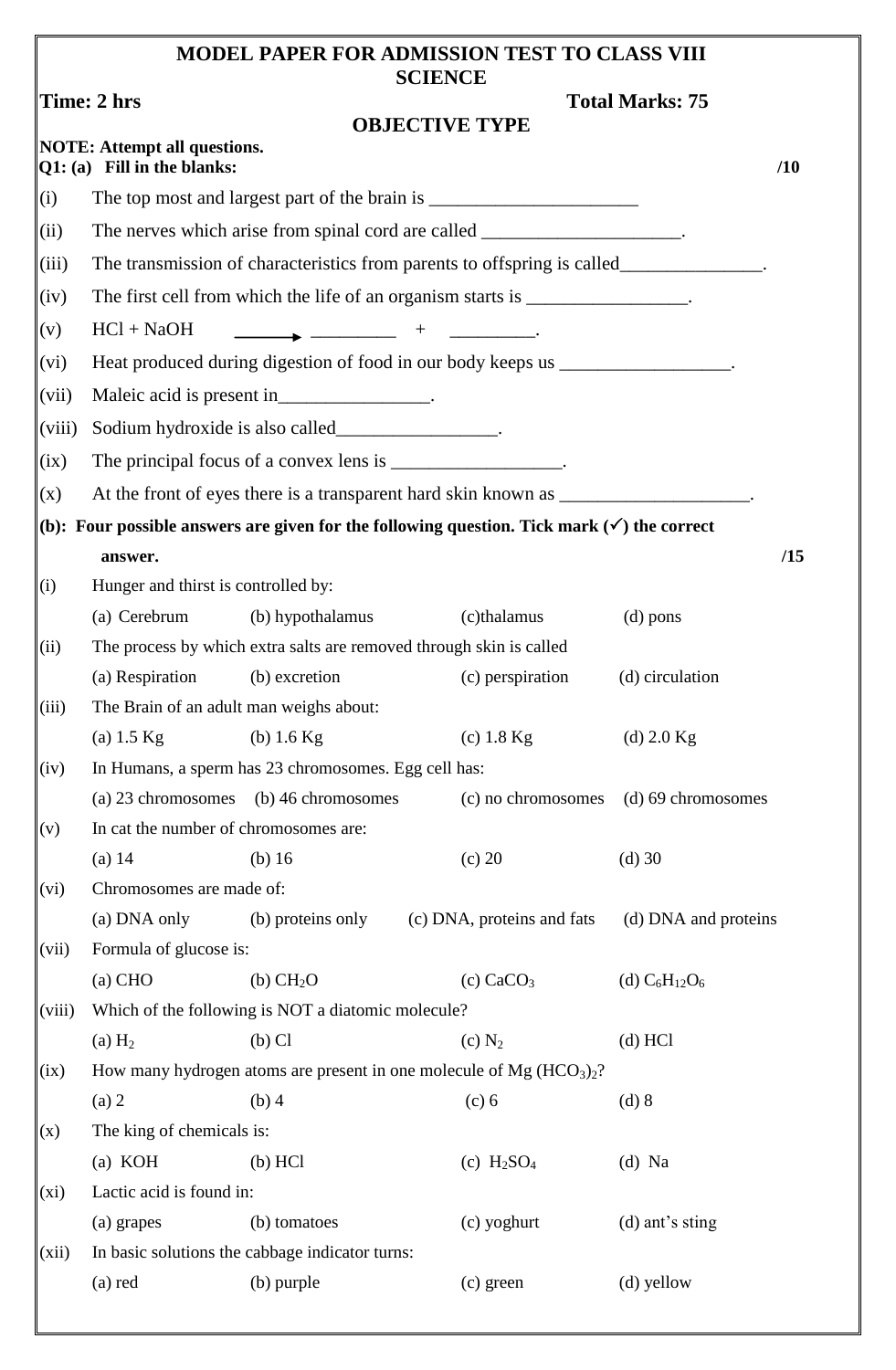| A ray parallel to principal axis, after refraction from convex lens:<br>(xiii) |                                                     |               |                                              |               |
|--------------------------------------------------------------------------------|-----------------------------------------------------|---------------|----------------------------------------------|---------------|
|                                                                                | (a) does not bend                                   |               | (b) passes through F                         |               |
|                                                                                | $(c)$ passes through C                              |               | (d) passes through the middle of $F$ and $C$ |               |
| (xiv)                                                                          | Pupil is made smaller or larger by;                 |               |                                              |               |
|                                                                                | (a) ciliary muscles                                 | (b) cornea    | $(c)$ iris                                   | (d) retina    |
| (xv)                                                                           | When you are looking at closer objects, lens become |               |                                              |               |
|                                                                                | (a) round                                           | (b) flattened | $(c)$ thinner                                | (d) unchanged |

### **SUBJECTIVE TYPE (Part I)**

### **Q2: Give short answers of the following questions. 10x2 =20**

- (i) Define renal failure.
- (ii) Differentiate between receptors and effectors.
- (iii) Name two non-inheritable characters.
- (iv) What is a gene?
- (v) State law of conservation of mass.
- (vi) What is decomposition reactions? Give example.
- (vii) Mention the uses of two salts in industries.
- (viii) Which alkali is commonly used to open a drain?
- (ix) Differentiate between real and virtual image.
- (x) What is long sightedness?

### **(Part II)**

| Attempt all the following question.                                                                 | $10x3=30$ |
|-----------------------------------------------------------------------------------------------------|-----------|
| <b>Q3:</b> (a) Explain the structure and function of Neuron or Nerve cell with the help of diagram. | /6        |
| (b) Differentiate between Voluntary and Involuntary actions.                                        | /4        |
| <b>Q4:</b> (a) Describe the process of mitosis with the help of diagram.                            | /5        |
| (b) Differentiate between exothermic and endothermic reactions. Give examples.                      | /5        |
| <b>Q6:</b> (a) Why real image is not formed by concave lens? Explain with diagram.                  | /5        |
| (b) Define short-sightedness and long-sightedness.                                                  | /5        |